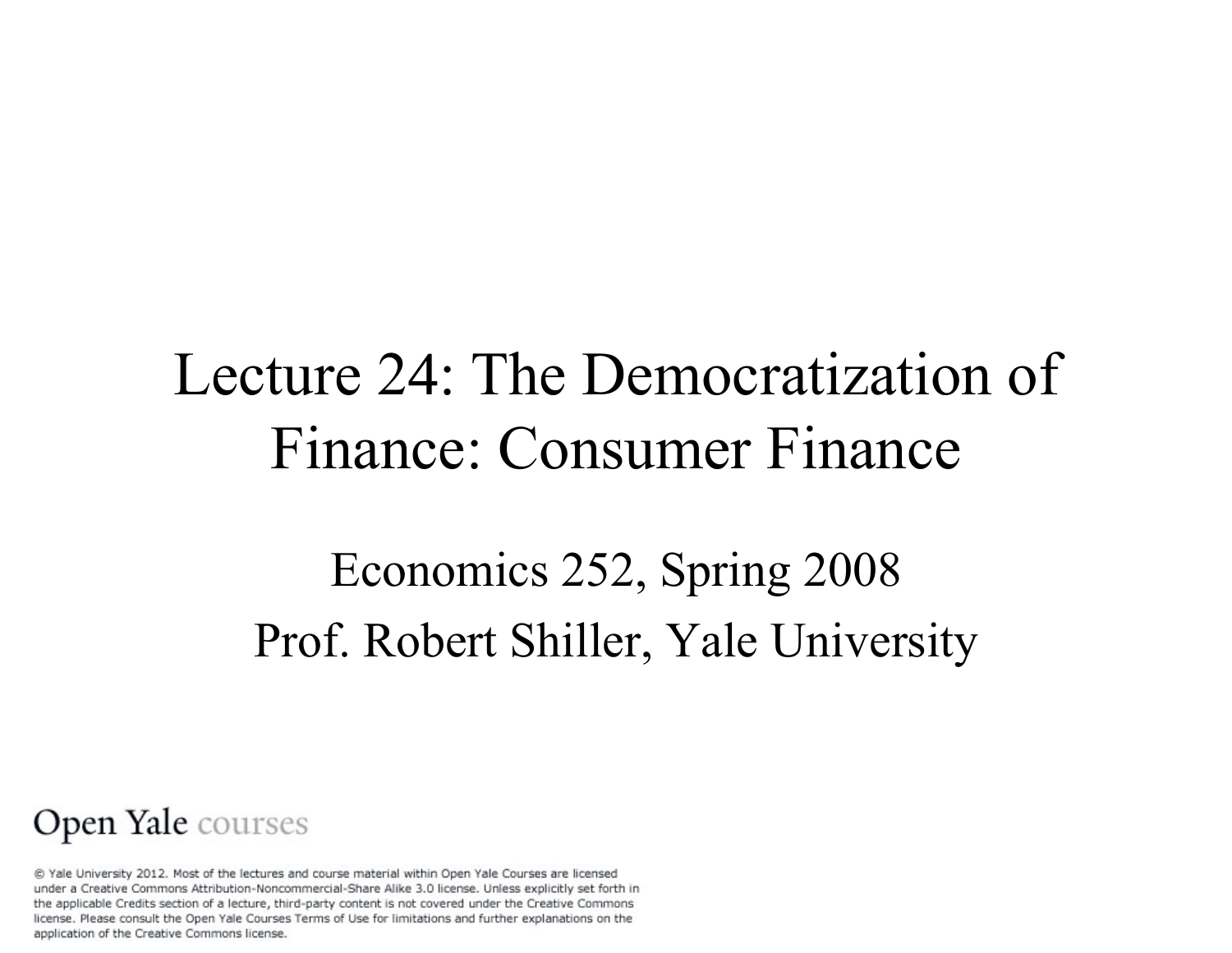# Social (Governmental) Insurance

- Progressive Taxes (US 1913)
- Free public education and services
- Social Security: OASDI, Old Age, Survivors and Disability Insurance (US 1935)
- Health Insurance: Medicare, Medicaid (US, both 1965) US is only major developed country without comprehensive health insurance.
- Workers Compensation (US before 1920)

### Open Yale courses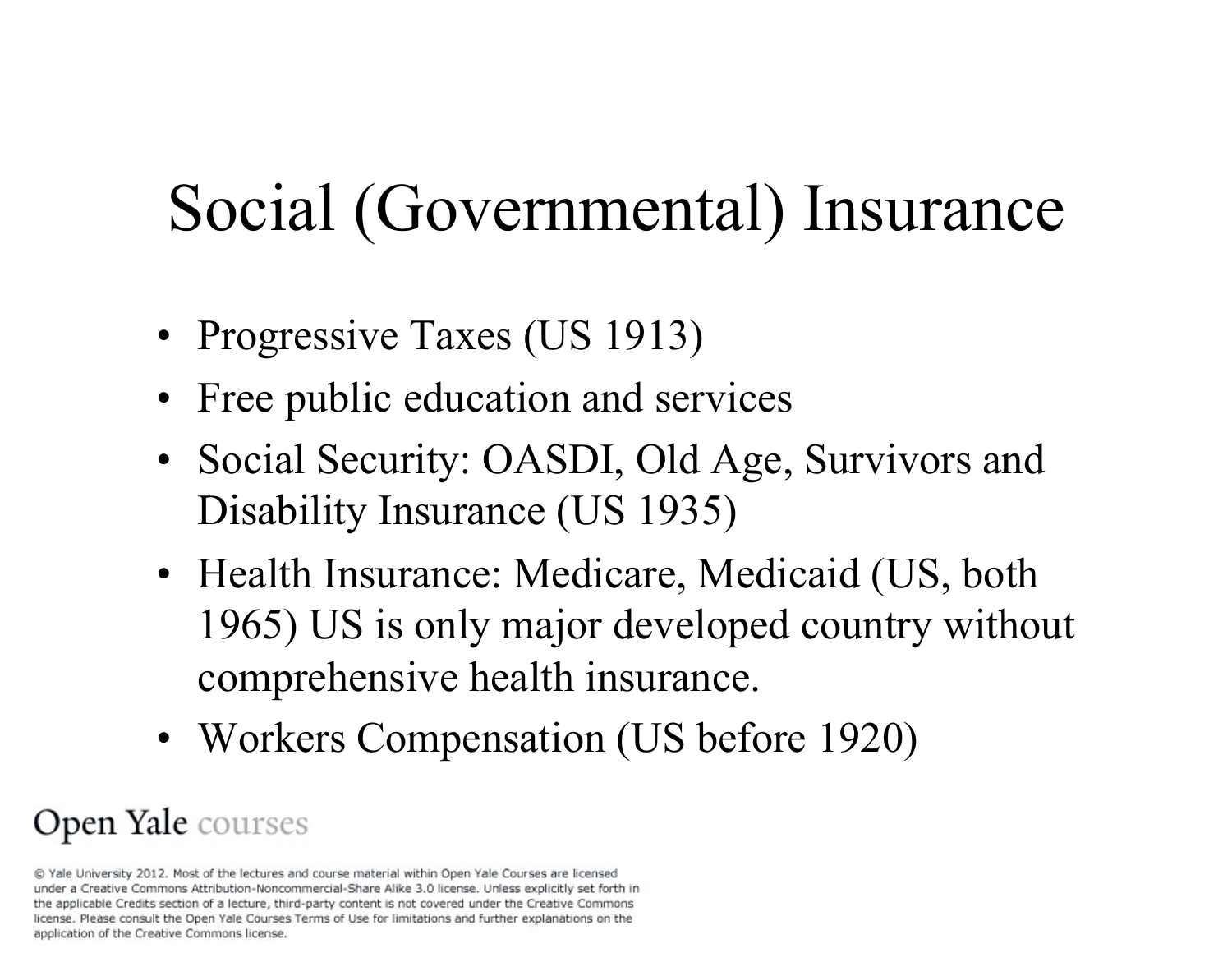# Origins of Social Insurance

- German social thinkers in 1870s: Lujo Brentano, Gustav Schmoller, Adolph Wagner. Stressed insurance principles.
- Otto von Bismarck's government: instituted sickness insurance (Krankenversicherung) 1883, accident insurance (Unfallversicherung) 1884, old-age insurance (Invaliden und Altersversicherung), 1889.
- Unemployment insurance, UK, Lloyd George, 1911.

#### Open Yale courses

<sup>@</sup> Yale University 2012. Most of the lectures and course material within Open Yale Courses are licensed under a Creative Commons Attribution-Noncommercial-Share Alike 3.0 license. Unless explicitly set forth in the applicable Credits section of a lecture, third-party content is not covered under the Creative Commons license. Please consult the Open Yale Courses Terms of Use for limitations and further explanations on the application of the Creative Commons license.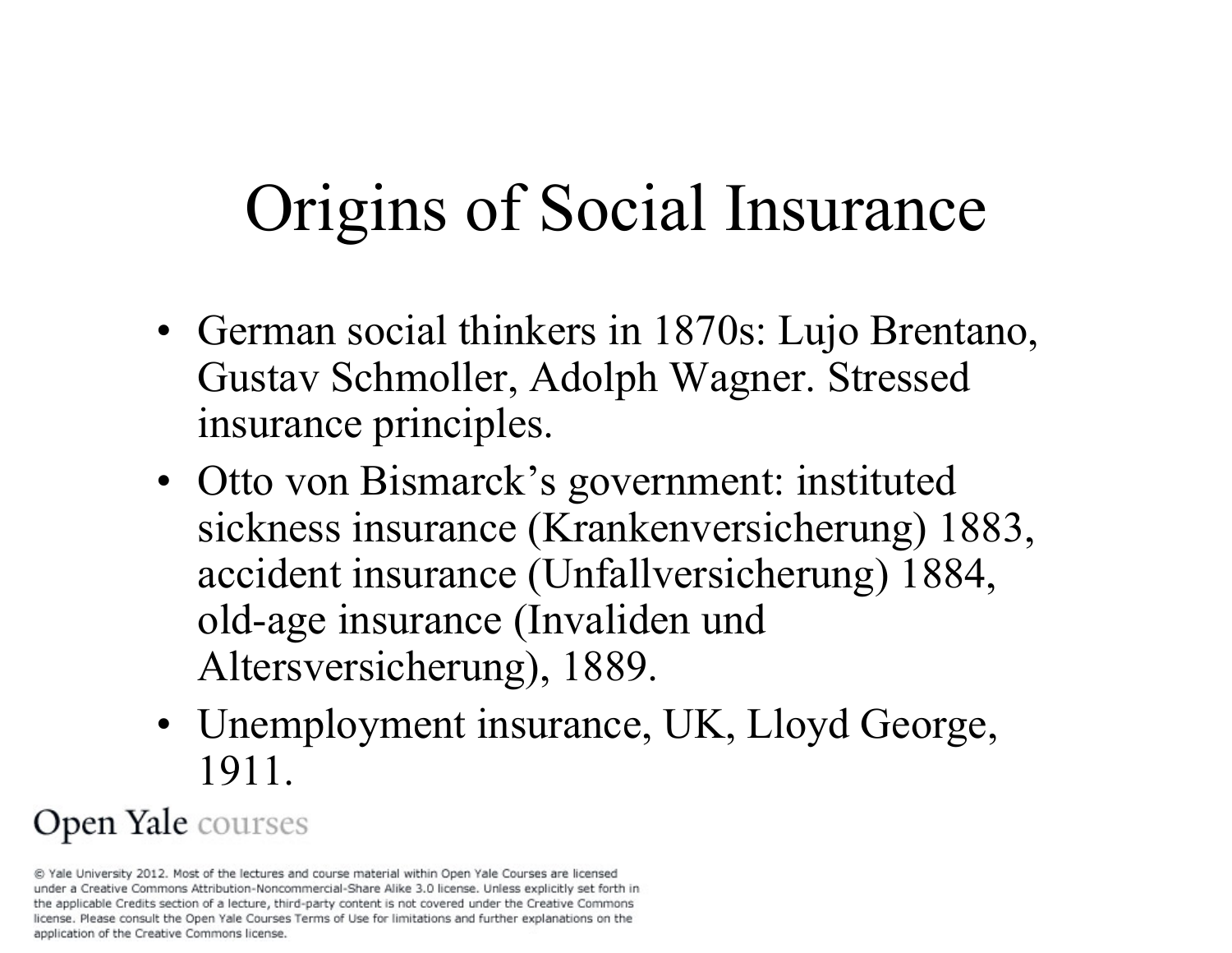## Government Insurance, continued

- Aid to Families with Dependent Children (1935) abolished 1996, in reaction to accelerating "moral hazard" problem.
- Unemployment insurance (US 1935)
- Survivors Insurance (US 1939)

#### Open Yale courses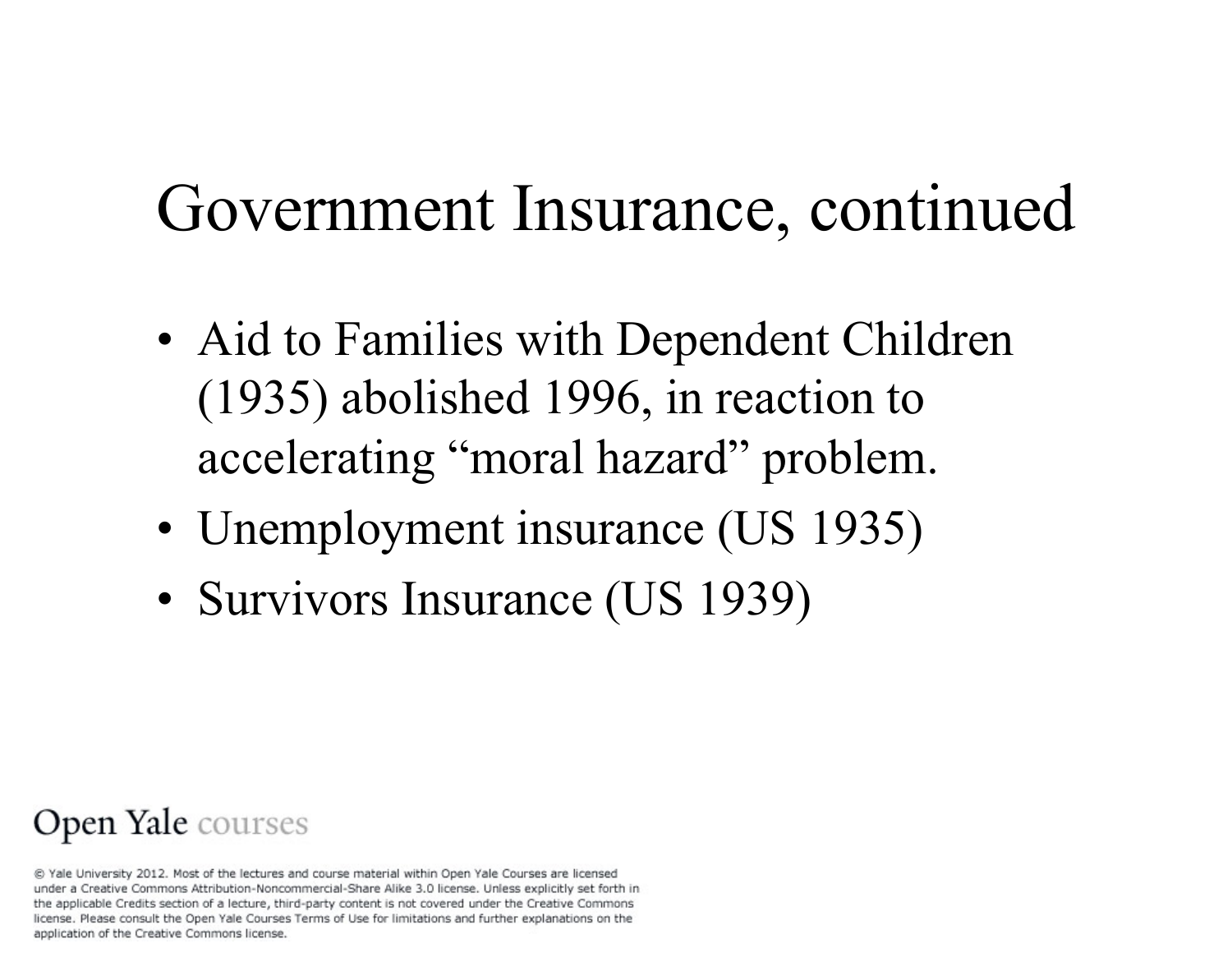### Radical Financial Innovation Example II: Social Security

- Germany, 1889 first national pension plan
- Financial theory: concept of insurance (*Versicherung*), large risks, Lujo Brentano, Gustav Schmoller
- Psychological theory: overconfidence, wishful thinking, hyperbolic discounting *Schriften des Vereins für Sozialpolitik*
- Information technology making this possible: paper, typewriters, filing cabinets, German bureaucracy, pasting 11 million stamps on cards
- Invention copied around the world, same social security principles in U. S. today

#### Open Yale courses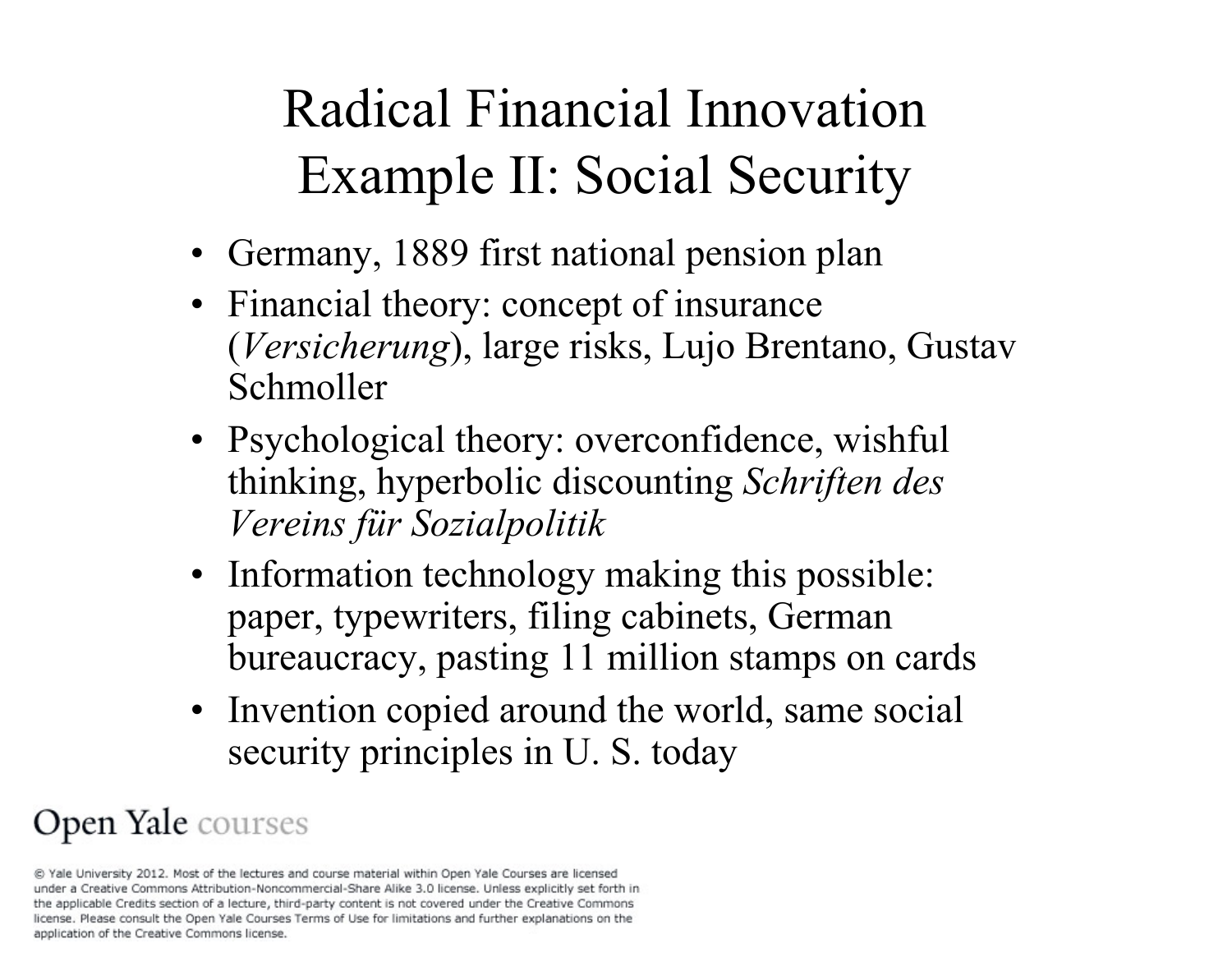### Welfare Reform Act of 1996

- Republican bill, Clinton signed it because of pledge to "end welfare as we know it," after vetoing two earlier bills
- Ended Roosevelt's "New Deal" after 60 years
- Lifetime 5-year lifetime limit on welfare
- Denies aid to immigrants who are not citizens
- Unemployed childless adults limited to 3 months food stamps out of 36 months, immigrants get none. Hungry people helped by churches, charity

### Open Yale courses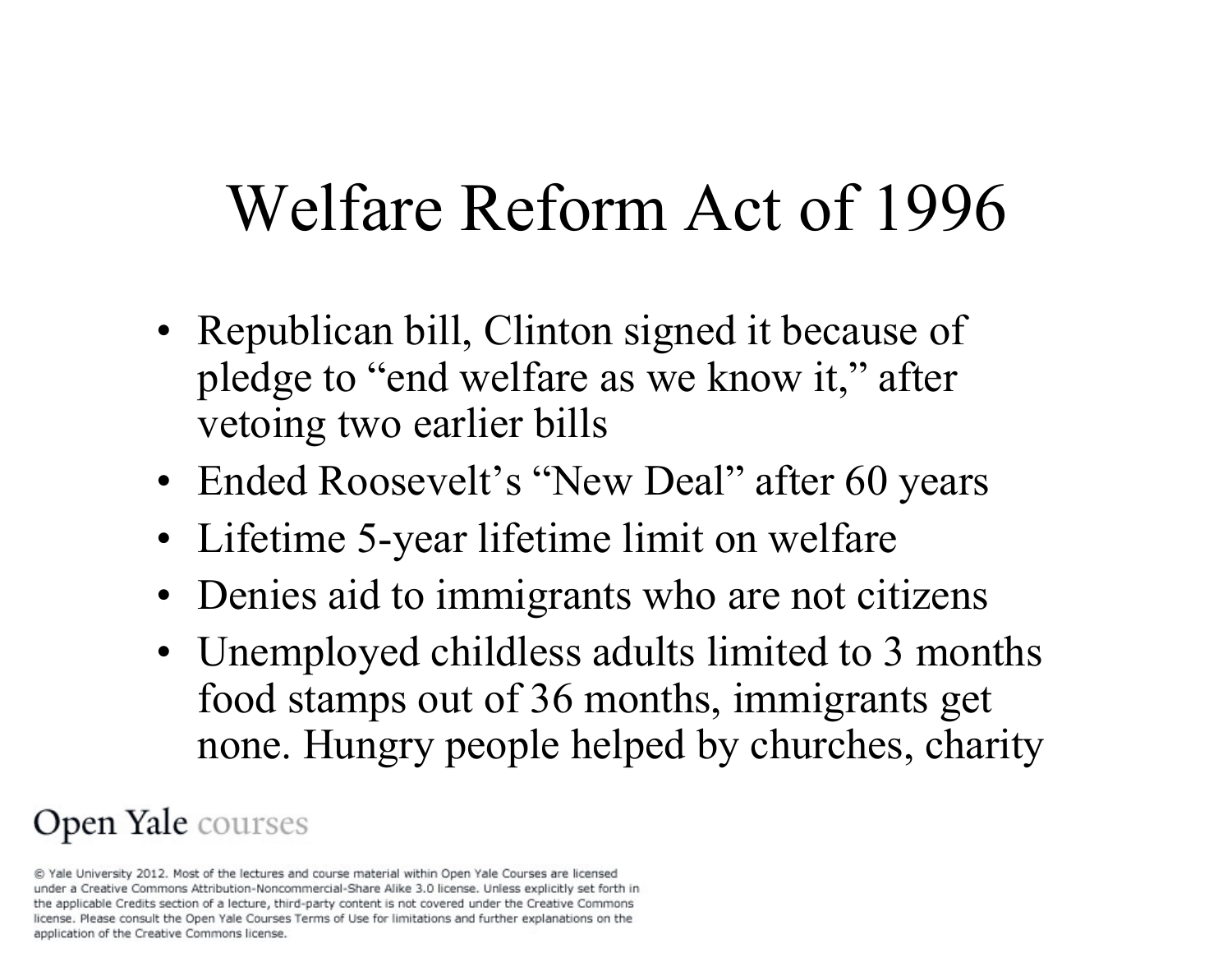# Early US Bankruptcy History

- Reacting to what they regarded as lenient state bankruptcy laws in colonies, US constitution, Article I, Section 10, prohibits states from "impairing the obligation of contracts."
- 1800, 1841, 1867, 1898 acts followed financial crisis that rescued multitudes of failed debtors. In 1840, there were half a million failed debtors.
- 1841 law had a discharge provision, after surrendering all one's assets, one could have a "fresh start."

#### Open Yale courses

<sup>@</sup> Yale University 2012. Most of the lectures and course material within Open Yale Courses are licensed under a Creative Commons Attribution-Noncommercial-Share Alike 3.0 license. Unless explicitly set forth in the applicable Credits section of a lecture, third-party content is not covered under the Creative Commons license. Please consult the Open Yale Courses Terms of Use for limitations and further explanations on the application of the Creative Commons license.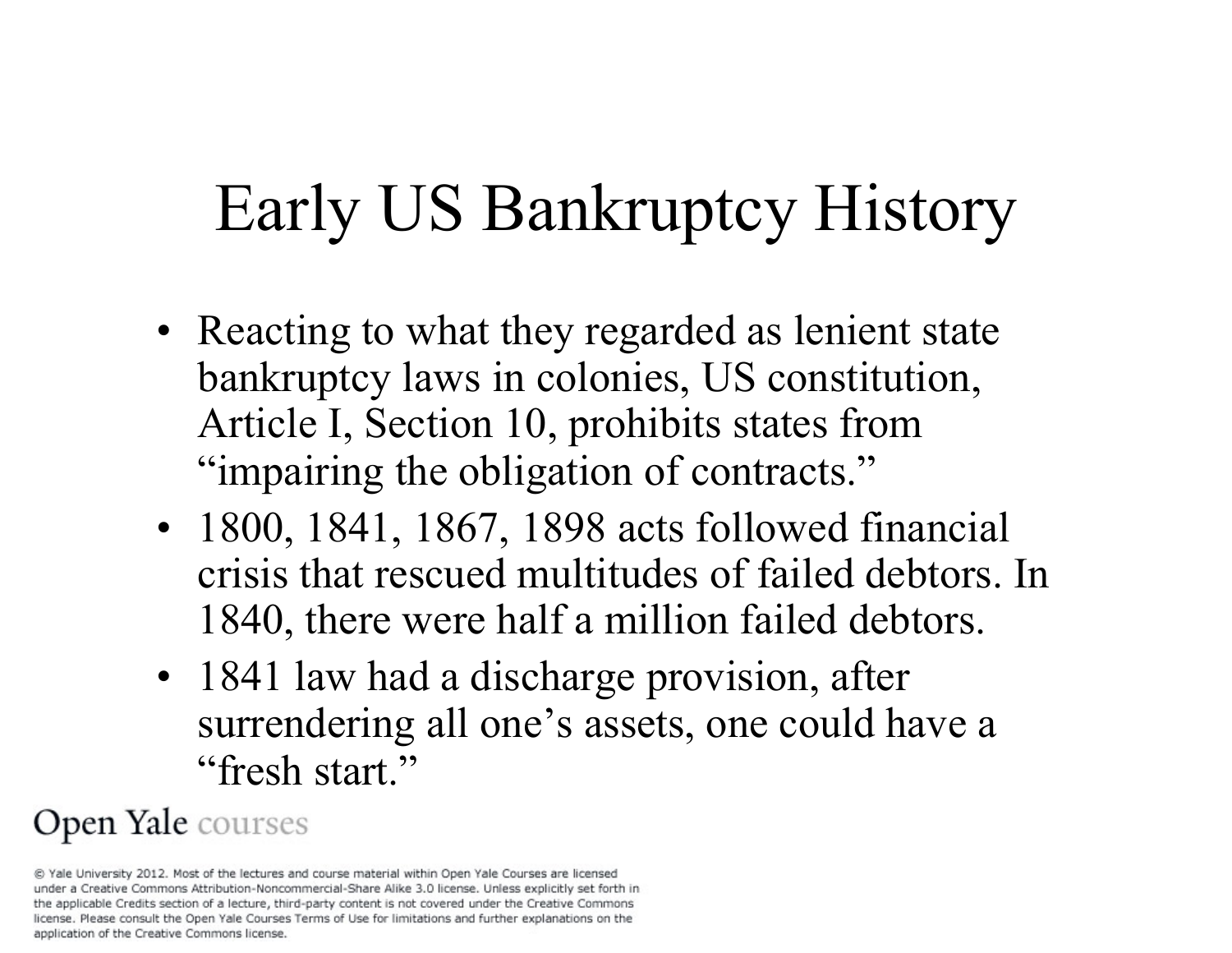# Bankruptcy Reform Act, 1978

- First major revision of bankruptcy law since 1938
- Lowered stigma of bankruptcy, relabeled "bankrupts" as "debtors."
- Allowed people to keep more
- Made repayment schemes more attractive
- Launched a boom in personal bankruptcies.
- Bankruptcies have increased five-fold since 1985.

#### Open Yale courses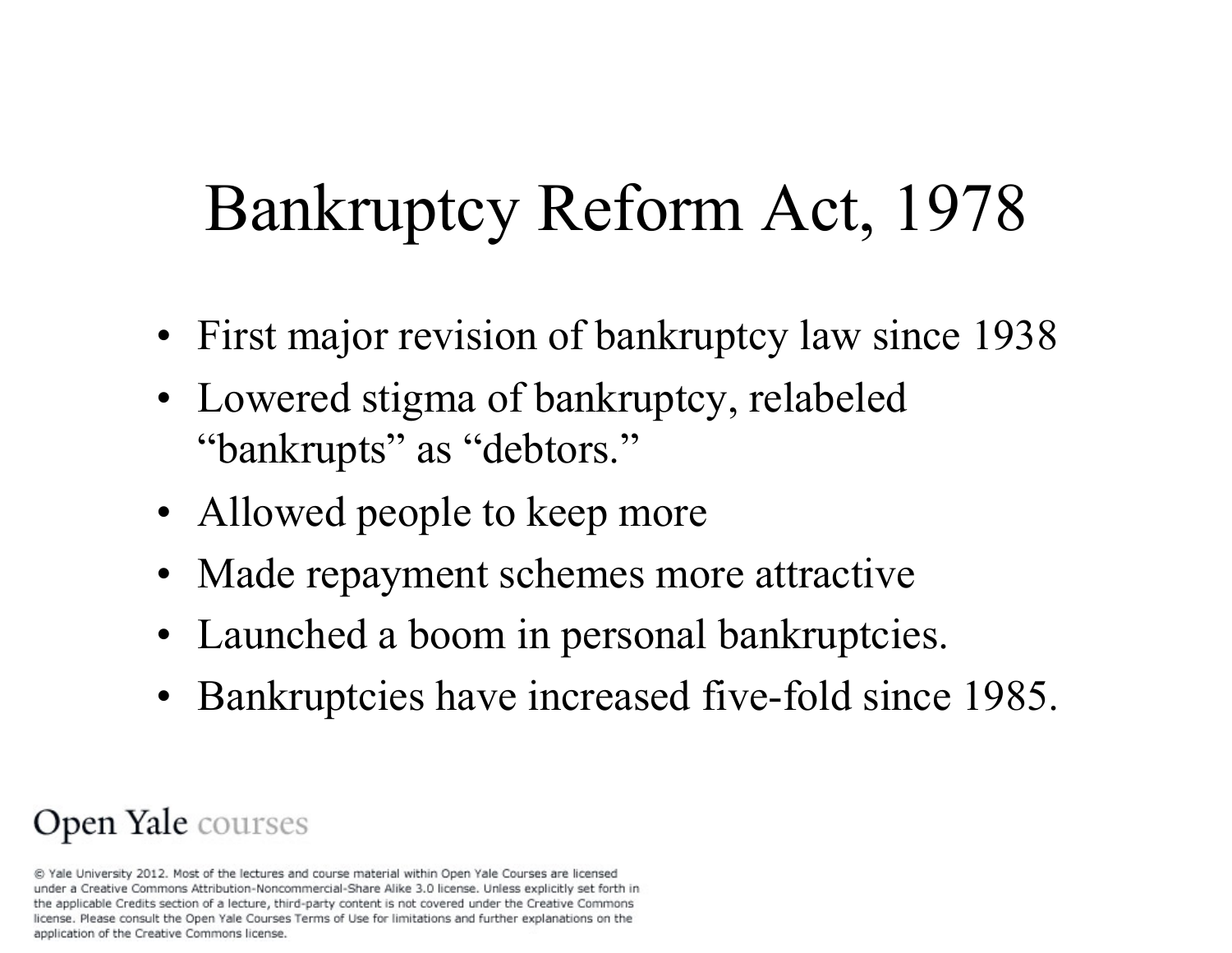### Personal Bankruptcies

- US Personal bankruptcies reached 1.4 million in 1998, a record. Declined to 1.3 million in 1999 and 1.2 million in 2000, rose to 1.45 million in 2001, new record.
- More bankruptcies than divorces. (1.2 million divorces in 1996)
- With 104 million households in US in 1999, more than 1% of households declare bankruptcy each year.
- Cumulative effect as years go by.

#### Open Yale courses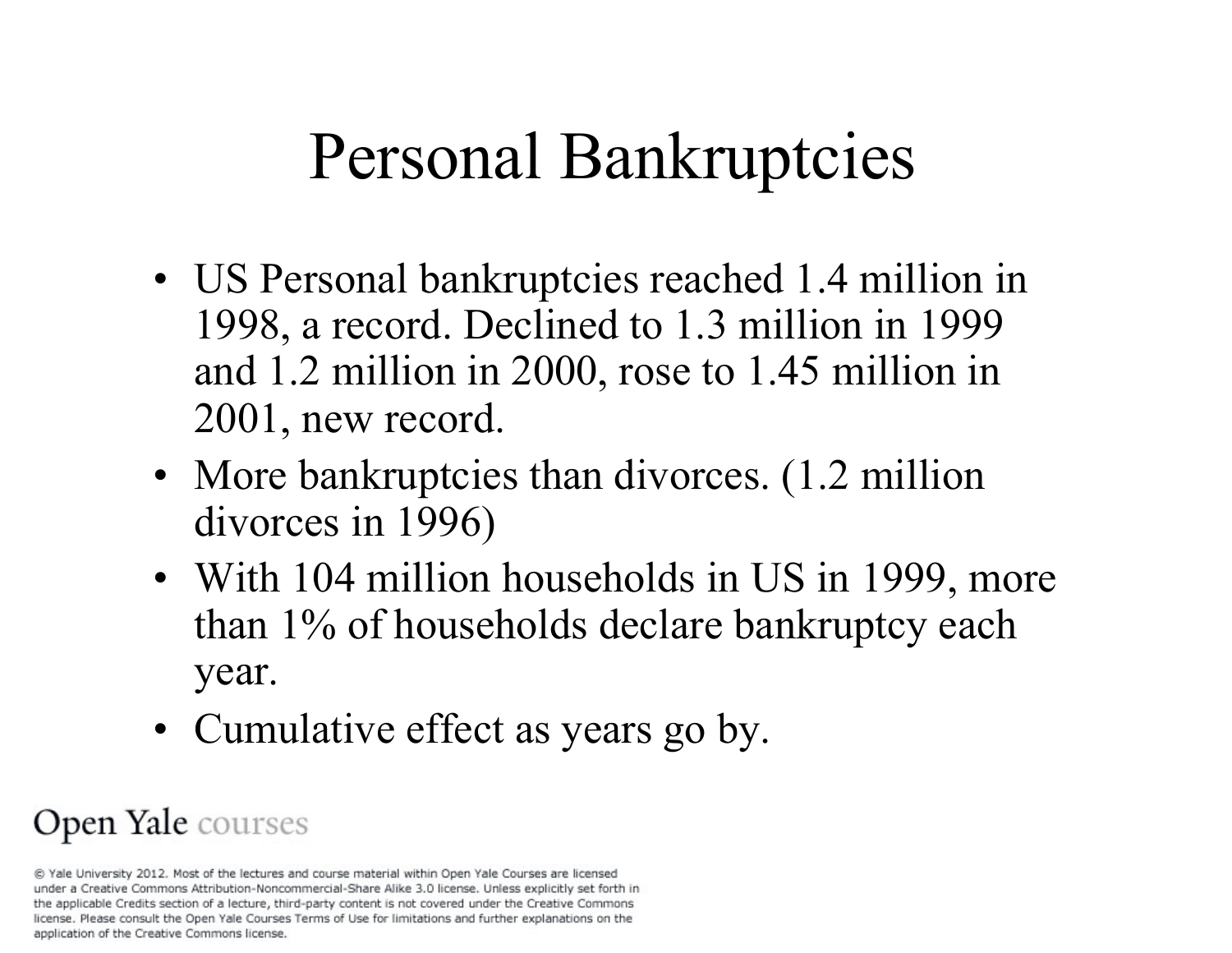# Chapter 7 Bankruptcy

- This is the liquidation form.
- Debtors turn over all nonexempt property to trustee and are discharged from most debt.
- Alimony, taxes, educational loans not discharged.
- Can't declare bankruptcy again for 6 years.
- To read Chapter 7 (or others), go to Title 11 (Bankruptcy) of United States Code, http:// www4.law.cornell.edu/uscode/11/

### Open Yale courses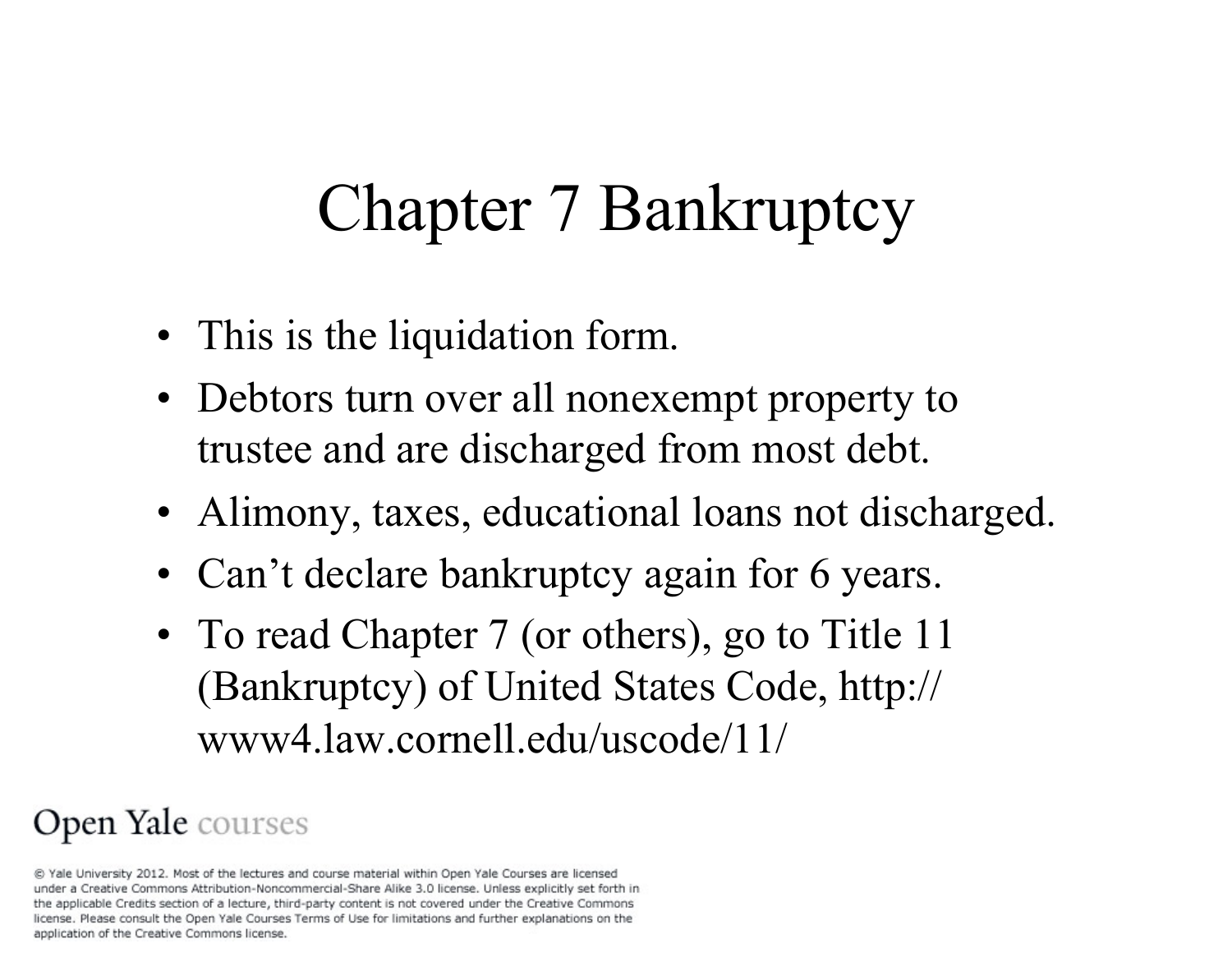# Chapter 11—Reorganization

- Primarily for businesses
- Some individuals running small businesses may use Chapter 11

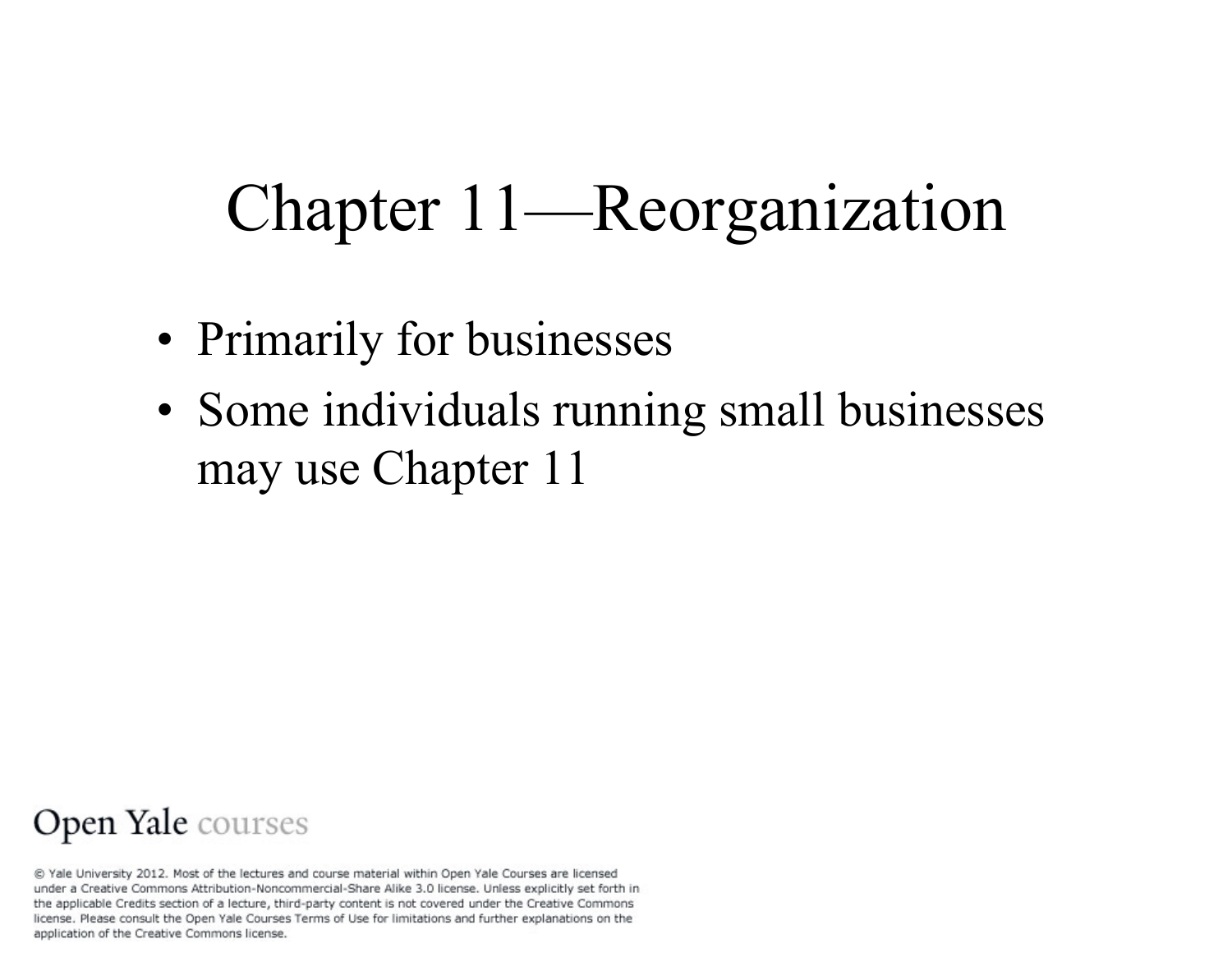# Chapter 13–Adjustment of Debts of an Individual with Regular Income

- Chapter 13 is a vehicle to repay part or all of debts over time, supervised by courtappointed trustee.
- Keep all of property and receive a discharge of portion of debt

#### Open Yale courses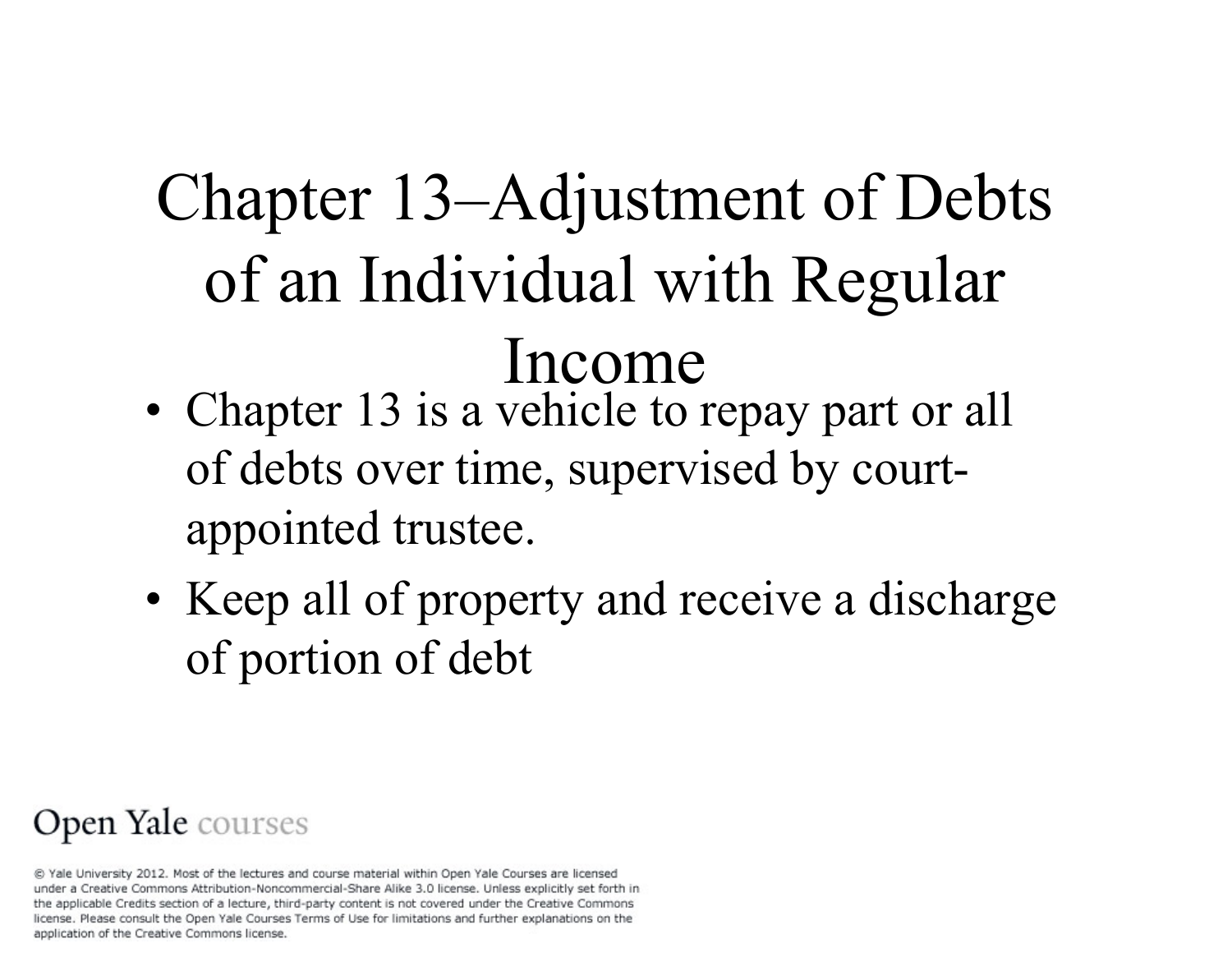# 2005 Consumer Protection and Bankruptcy Abuse Act

- Clinton vetoed 2000 bill as too harsh.
- Harsh new bills passed both houses March 2001, Bush indicated he would sign.
- Reconciliation conference was scheduled for September 12, 2001, cancelled.
- Pres. Bush signed final bill April 2005, prompting last minute rush to file for bankruptcy
- Took effect October 17, 2005, foreclosure rates jump immediately
- Time between bankruptcies raised to eight years from six
- Chapter 7 now available only for households with incomes below their state median

### Open Yale courses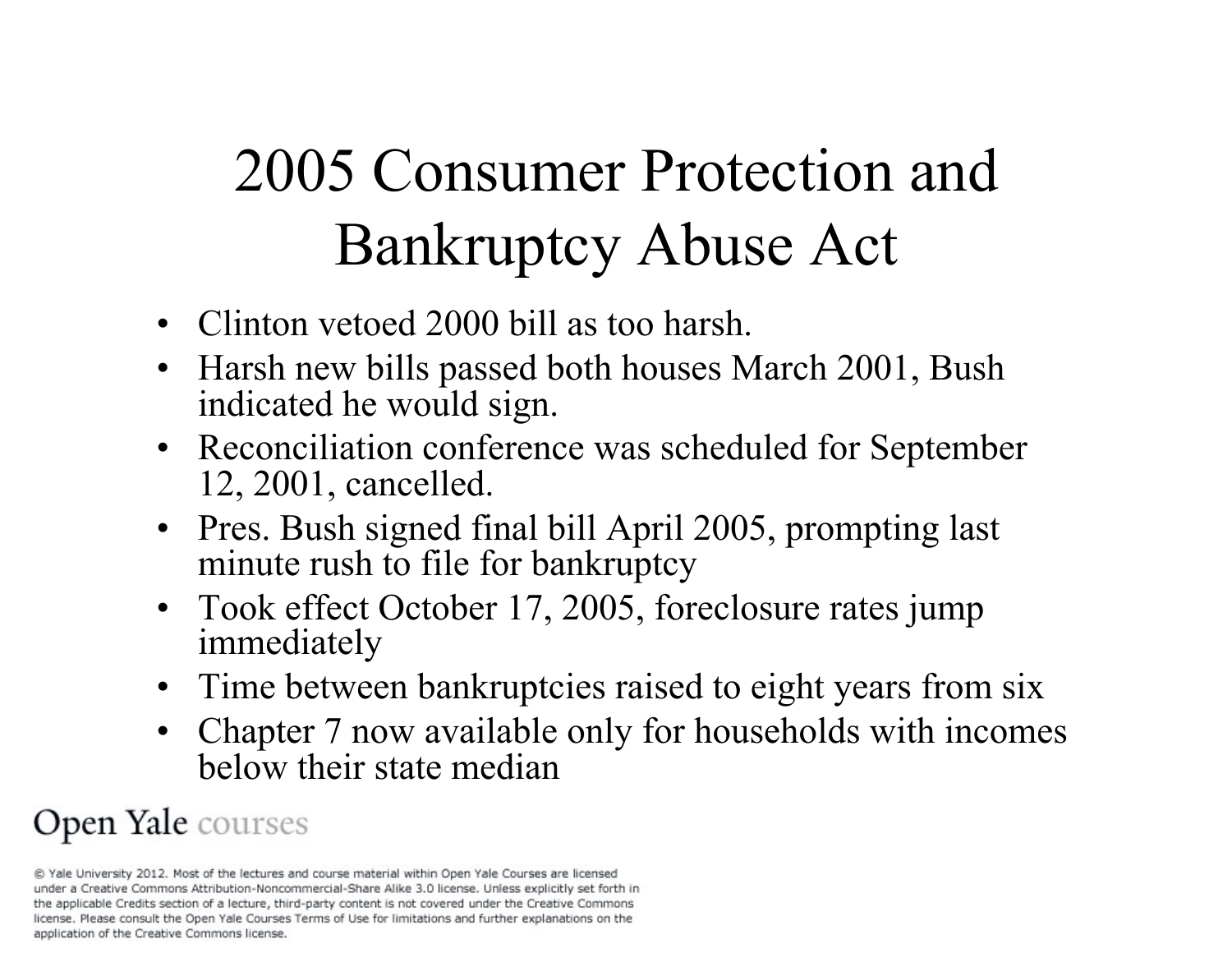## Informal Bankruptcy

- Only 40% of credit card charge-offs are due to bankruptcies. (Amanda Dawsey, L. Ausubel)
- Going bankrupt requires some planning, one has to save \$1000 before lawyer will represent you. Down-and-outs don't do it. Creditors may just give up— not worth it.
- State laws allow creditors to garnish your wages, even if you never declared bankruptcy.

#### Open Yale courses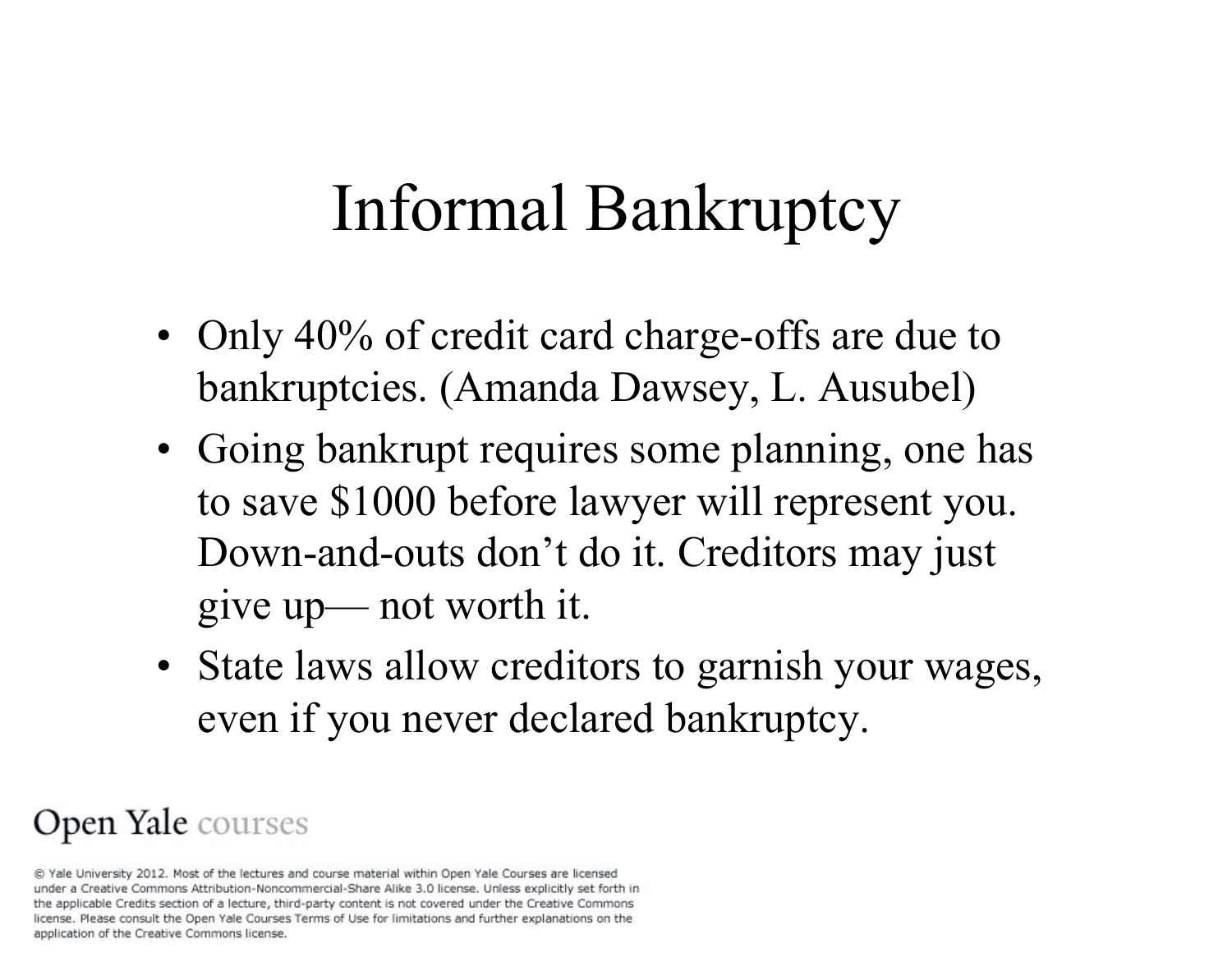### Causes of Bankruptcies

- Personal bankruptcies tend to be spurred by job loss, health problems, divorce.
- Americans run up debts they can pay only if nothing goes wrong.
- Many bankruptcies are by people who are "drowning in mortgage debt," having bought too big a house.
	- Sullivan, Warren & Westbrook *The Fragile Middle Class* YUP 2000

#### Open Yale courses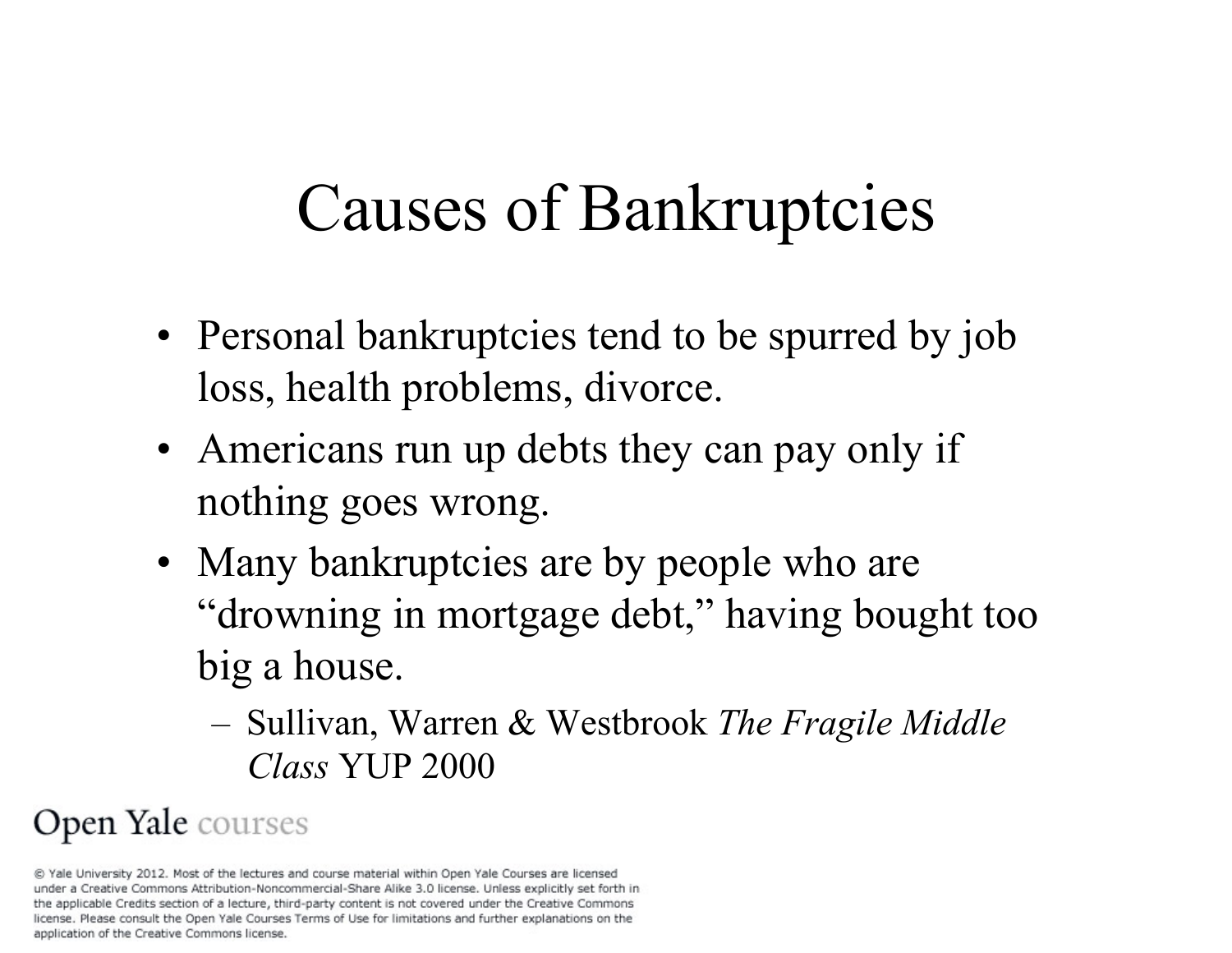## Bailouts without Bankruptcy

- Home Owners' Loan Corporation 1933. If you couldn't afford to pay your mortgage, but were still dependeable, you go to HOLC.
- HOLC goes to your lender, and seeks a reduction of your balance, say from \$8000 to \$6000.
- HOLC would swap the lender \$6000 of govt bonds for the new mortgage
- Demanded a 15-year mortgage

#### Open Yale courses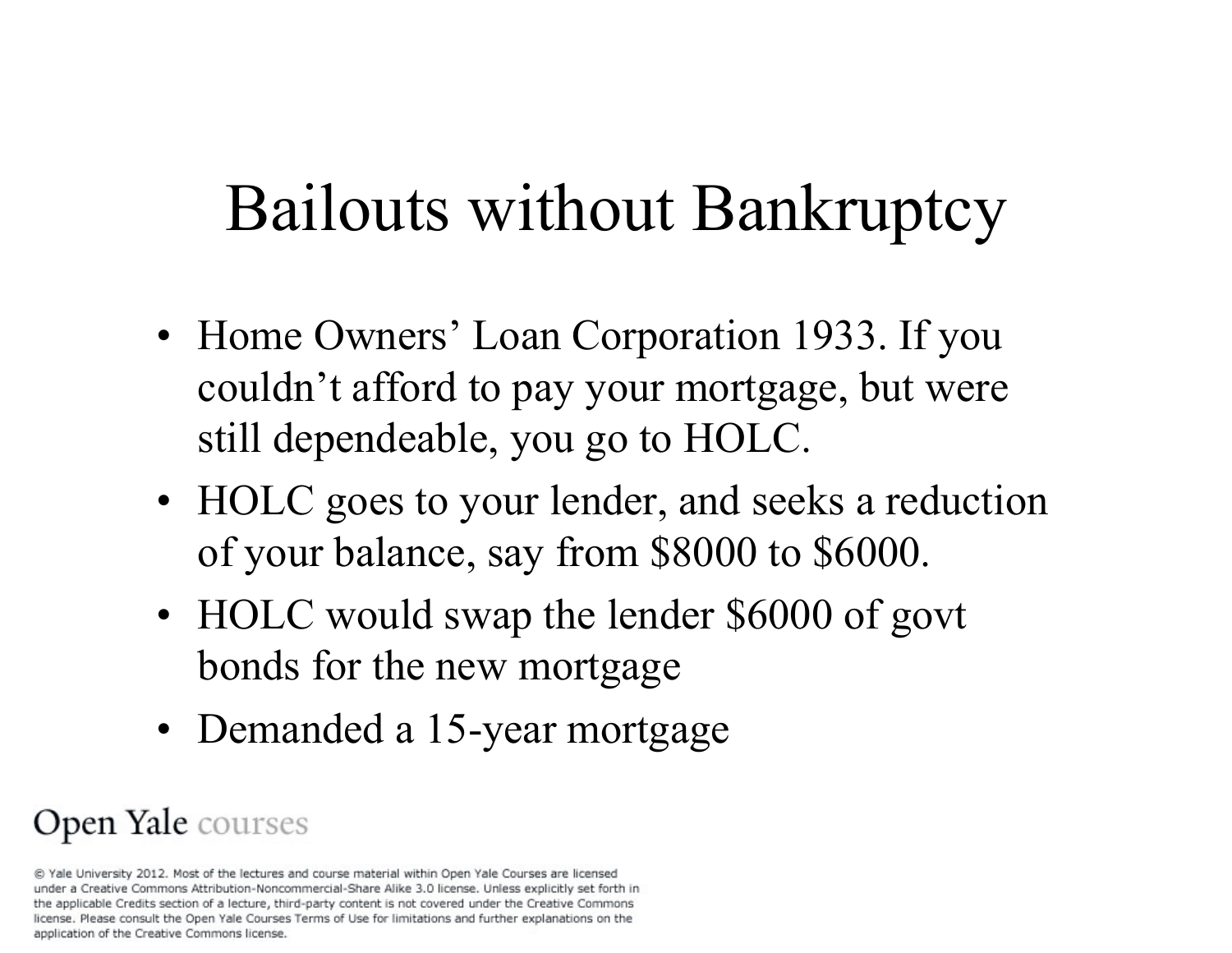# Dodd-Frank Bill Pending in Congress

- FHA would insure mortgages up to 90% of value of home
- Private sector would do new loans at 90%, have FHA guarantee loans
- Swapping debt for equity, equity that will stay with FHA realized upon resale of house.
- Future of this bill is uncertain

#### Open Yale courses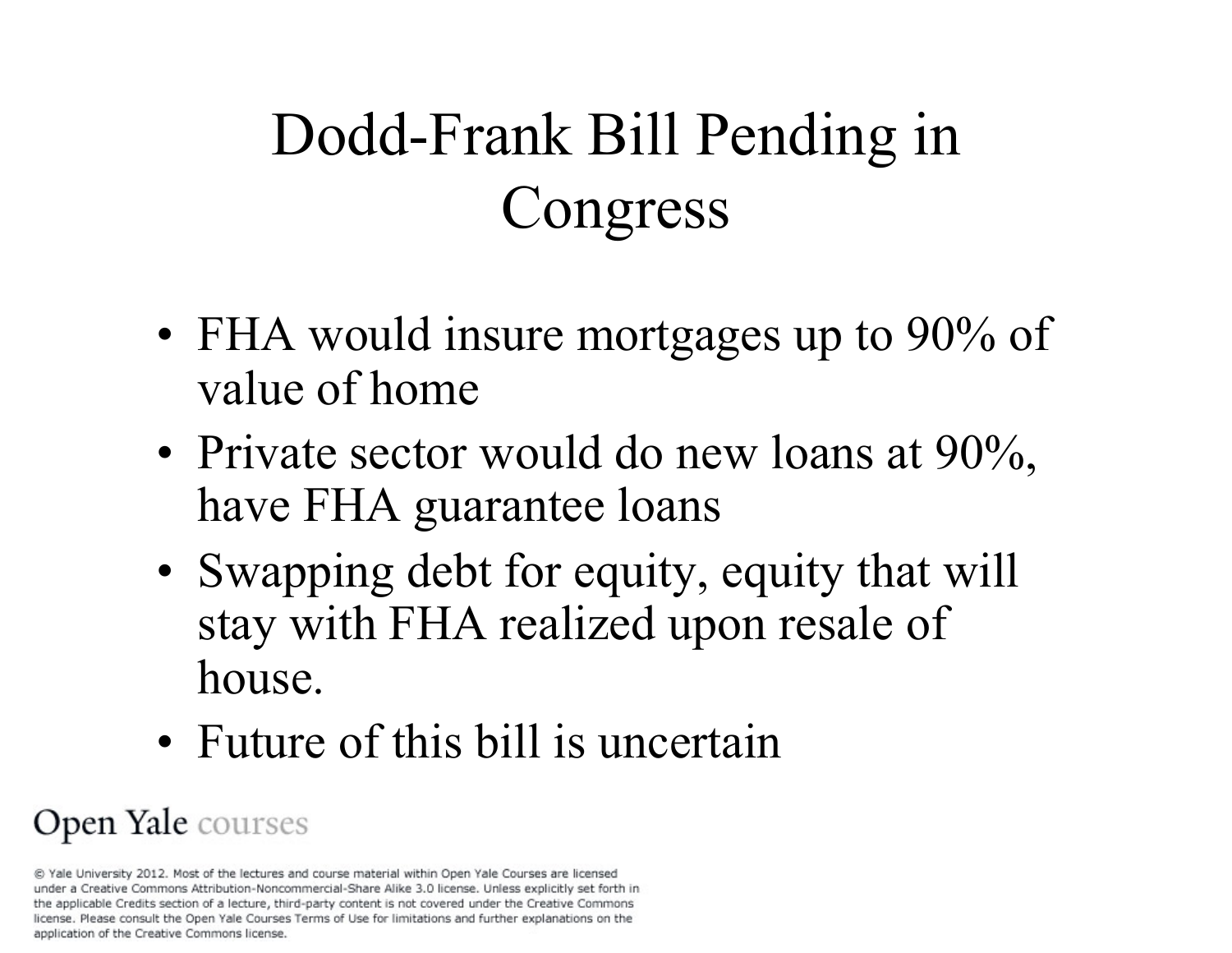## Continuous-Workout Mortgages

- The mortgage workouts in Dodd-Frank bill could be done continuously (every month) for all home owners.
- Automatically adjust mortgage for changes in home prices, incomes, economic conditions
- Dodd-Frank bill is in trouble because it smacks of bailout; my proposal is not a bailout
- CWM proposal is in my forthcoming *Subprime Solution: How Today's Global Financial Crisis Happened and What to Do about It*

#### Open Yale courses